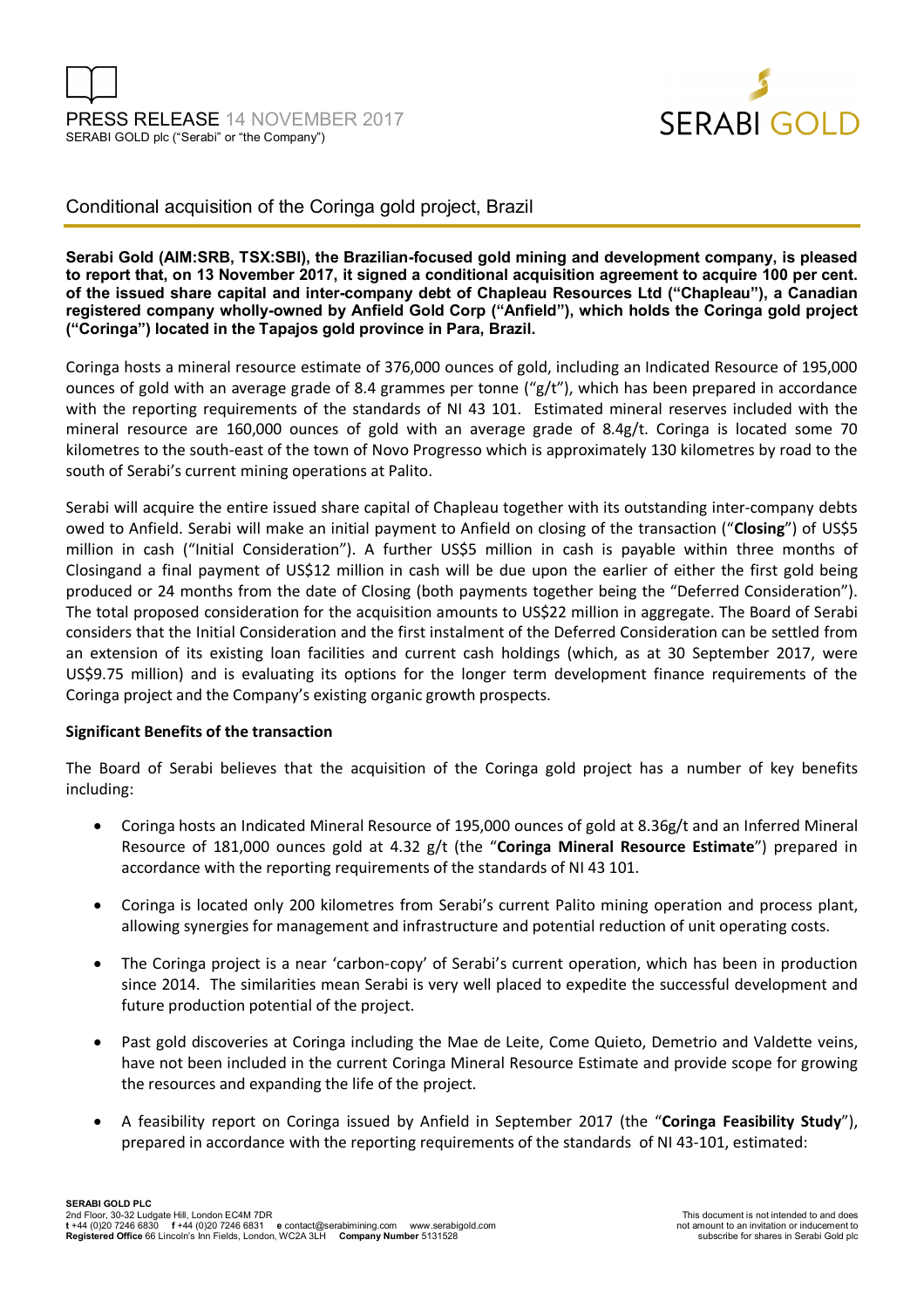



- an average production rate of 32,000 ounces per annum and a total mineable reserve of approximately 160,000 ounces of gold;
- average all-in sustaining costs of US\$783 per oz; and
- a post-tax IRR of 30.8 per cent.
- Serabi considers that scope exists to reduce capital and operating costs at Coringa by utilising Serabi's existing gold processing facilities at Palito.
- Book value attributed by Anfield to property, plant and equipment being acquired, including a 750 tonnes per day crushing, milling and CIP process plant, is C\$20.8 million.

#### **Michael Hodgson, CEO of Serabi commented.**

*"Coringa is an advanced gold project that we have been interested to acquire for some time and know well. It always appeared to us to be an excellent bolt-on opportunity to expand Serabi's production and leverage our existing infrastructure and management. Anfield's recent NI 43-101 compliant feasibility study for Coringa shows robust economics as a stand-alone project and I am sure that, with our experience and resources, we can both reduce the upfront construction and development costs as well as generate operating costs synergies with our existing operations.* 

*"Last year Anfield undertook a 26,400 metre infill drilling programme at Coringa, including 183 exploration holes over the principal Meio, Serra and Galena veins. Anfield also completed the acquisition of a 750 tonnesper-day crushing, milling and CIP process plant for Coringa and invested in essential initial infrastructure including a 200 person accommodation facility, offices and laboratory facilities.* 

*"Anfield's feasibility study projects that Coringa will produce an average of 32,000 ounces over the life of the mineable reserves. This incremental production, over and above our current levels, makes this project work very well for us. As well as this near-term gold production growth, the feasibility study highlights a number of other areas of geological interest within the tenement holdings of over 13,000 hectares. As we are finding with our Sao Chico and Palito orebodies, I feel there is significant opportunity to expand the resource and extend the life of the operation well into the future.* 

*"With Anfield now involved in a merger with Trek Mining and Newcastle Gold, we have taken the opportunity to acquire the Coringa project which, whilst no longer core for this enlarged entity, makes clear sense for Serabi offering an obvious opportunity to grow."* 

**An interview with Michael Hodgson of Serabi, discussing the acquisition of Coringa, can be accessed by using the following link:** 

https://www.brrmedia.co.uk/broadcasts-embed/5a09a55a2acfc74f9342e870/event/?popup=true

#### **Acquisition Agreement**

Serabi has today signed a conditional acquisition agreement to acquire 100 per cent. of the issued share capital of Chapleau together with Chapleau's outstanding inter-company debts owed to Anfield and other Anfield group companies (the "**Agreement**"). Chapleau owns 100 per cent. of the shares of Chapleau Exploração Mineral Ltda ("**Chapleau Brazil**"). Chapleau Brazil holds mineral rights consisting of seven concessions totalling 13,648 hectares, including Coringa. Chapleau also owns 100 per cent. of the shares of Chapleau Resources (USA) Limited ("**Chapleau USA**") which holds a 10 per cent. interest in the Patty JV covering 616 mining claims in Nevada, USA.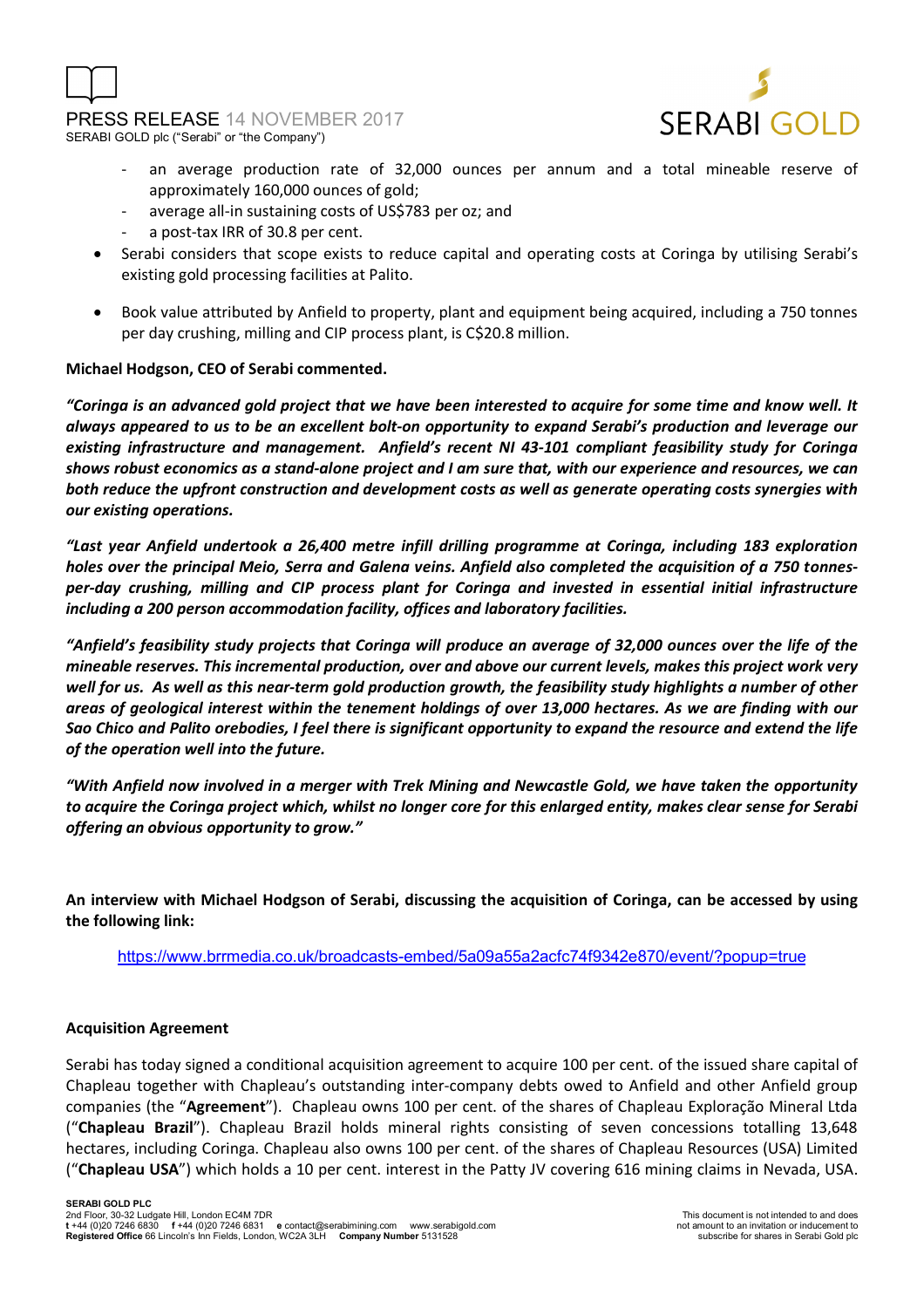



The other JV participants are Barrick Gold US Inc. and McEwen Mining Inc. The projected costs to Chapleau USA for 2018, in respect of the JV, are approximately US\$20,000.

Serabi expects to make the payment of the Initial Consideration from existing resources. Immediately following Closing a completion balance sheet will be prepared and the Initial Consideration will be adjusted dollar-for-dollar for the amount, if any, by which the working capital on Closing exceeds or is less than US\$nil. All outstanding intercompany loans between Chapleau and Anfield will be assigned to Serabi on Closing.

A further US\$17 million is the Deferred Consideration, of which an initial payment of US\$5 million in cash is payable within three months of Closing and a final payment of US\$12 million in cash will be due upon the earlier of either the first gold being produced or 24 months from the date of Closing. The total consideration for the acquisition amounts to US\$22 million in aggregate (before any working capital adjustments).

The Agreement is conditional on a number of items including*:*

- Completion by Serabi of its due diligence, including the receipt of satisfactory legal opinions as to mining title, labour, environmental and tax matters;
- Approval of the shareholders of Anfield and approval of the TSX-V; and
- Approval of Serabi's secured lender (Sprott).

Pursuant to the Agreement, Anfield has provided Serabi with certain indemnities in respect of future claims relating to activities prior to Closing, including labour and tax liabilities. In addition, the Agreement includes representations and warranties from Anfield in favour of Serabi as would be customary for a transaction of this nature both on execution of the Agreement and at Closing.

Serabi has agreed, on Closing, to grant to Anfield, subject to the approval of Serabi's secured lender and, if required, sub-ordinated to any security granted by Serabi to its secured lender, a pledge over the shares of Chapleau as security for the full and irrevocable payment of the Deferred Consideration.

Anfield proposes to hold its shareholder meeting to approve the proposed transaction on 19 December 2017, and Closing is anticipated to occur shortly thereafter.

The Board of Serabi considers that the Initial Consideration and the first instalment of the Deferred Consideration can be settled from an extension of its existing loan facilities and current cash holdings and is evaluating a number of options for the longer term development finance requirements of the Coringa project and the Company's existing organic growth prospects.

#### **Further information on Coringa**

Coringa is located in north-central Brazil, in the State of Pará, 70 kilometres southeast of the city of Novo Progresso. Access to the property is provided by paved (National Highway BR-163) and gravel roads. Coringa is in the south eastern part of the Tapajós gold district, Brazil's main source of gold from the late 1970s to the late 1990s. Artisanal mining at Coringa produced an estimated 10 tonnes of gold (322,600 oz) from alluvial and primary sources within the deep saprolite or oxidized parts of shear zones being mined using high-pressure water hoses or hand-cobbing to depths of 15 metres. Other than the artisanal workings, no other production has occurred at Coringa. Artisanal mining activity ceased in 1991 and a local Brazilian company (Tamin Mineração Ltda.) staked the area in 1990. Subsequently, the concessions were optioned to Chapleau (via its then subsidiary, Chapleau Brazil) in August 2006. On 1 September 2009, Magellan Minerals Ltd. ("**Magellan Minerals**") acquired Chapleau. Between 2007 and 2013, extensive exploration programmes were completed on the property, including airborne magnetic, radiometric and electro-magnetic surveys; surface IP surveys; stream, soil, and rock sampling; and trenching and diamond drilling (179 holes for a total length of 28,437 meters). On 9 May 2016,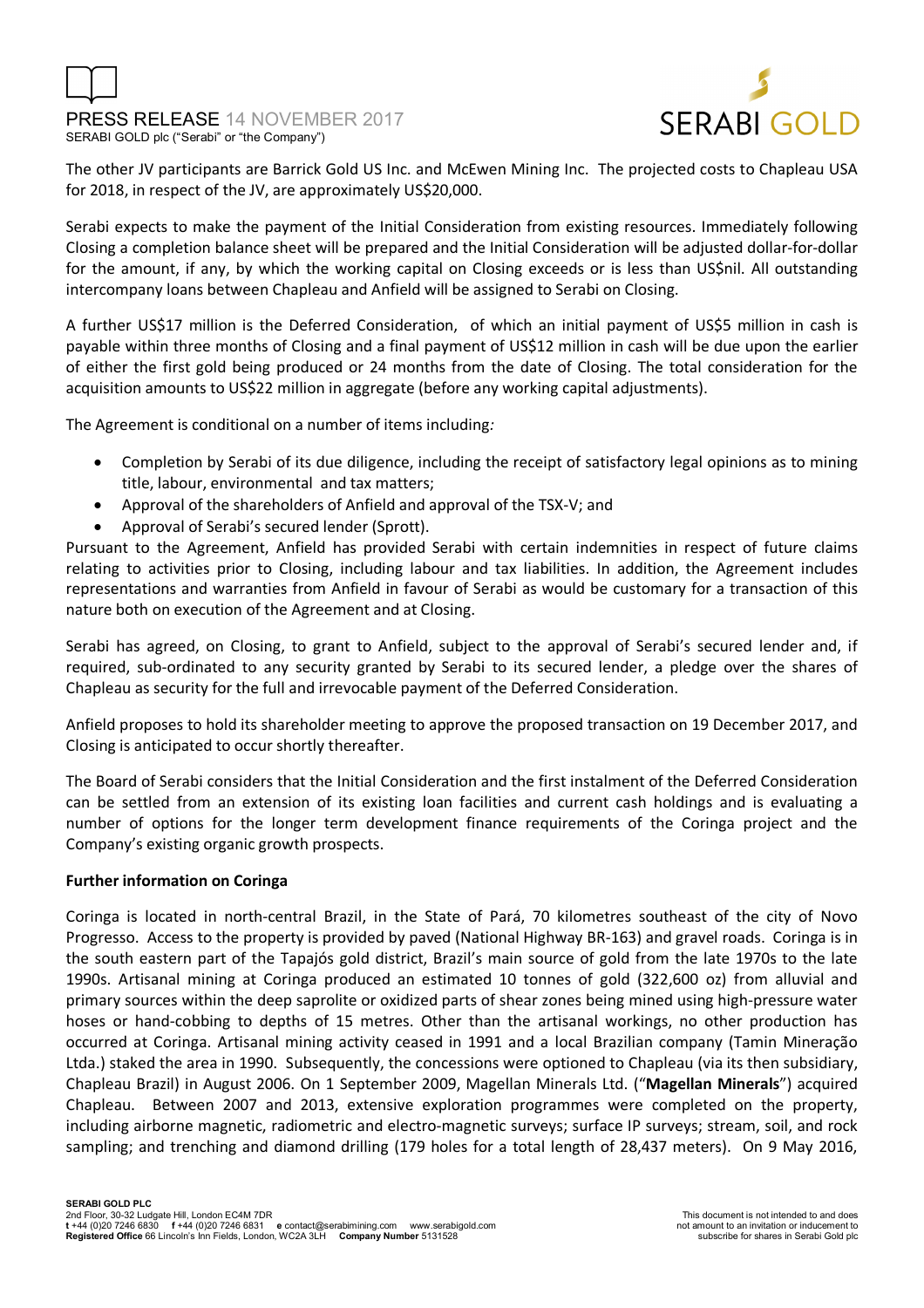



Anfield acquired Magellan Minerals. Anfield subsequently completed an infill drill programme (183 holes for a total length of 26,413 meters) for the Serra and Meio veins in 2016 and 2017.

Coringa is an advanced project currently at the resource development stage.

Following completion of the drilling programme undertaken by Anfield and the Coringa Feasibility Study, activity has been significantly reduced whilst Anfield has progressed the licencing and permitting process. There are currently approximately 70 personnel employed by Chapleau Brazil, but this is expected to be reduced prior to Closing.

The Coringa Feasibility Study has an effective date of 1 July 2017 and it incorporates all expenditures prior to that date. The base case economics are based on a gold price of US\$1,250 per ounce ("**oz**"), silver price of US\$18 per oz and an exchange rate of 3.2 (US\$ to Brazilian Real). The Coringa Feasibility Study highlights included the following estimates:

- Gold production of approximately 32,000 oz per year averaged over a 4.8 year mine life;
- Average life of mine process fully-diluted gold grade of 6.5 g/t;
- Post-tax internal rate of return of 30.8 per cent.;
- Post-tax net present value of US\$31.0 million at a 5 per cent. discount rate;
- Remaining capital costs of US\$28.8 million;
- Average net cash operating costs of US\$585/oz and all-in sustaining costs of US\$783/oz; and
- Probable mineral reserves of 161,000 oz of gold and 324,000 oz of silver.

The total fully-diluted estimate of mineral resources for Coringa, prepared in accordance with the reporting requirements of the standards of NI 43-101, included in the Coringa Feasibility Study were reported as follows:

| <b>Classification</b>          | <b>Tonnes</b><br>('000's) | Au grade<br>(g/t) | Ag grade<br>(g/t) | Contained<br>gold (oz) | Contained<br>Silver (oz) | Cut-off<br>grade<br>(g/t Au) |
|--------------------------------|---------------------------|-------------------|-------------------|------------------------|--------------------------|------------------------------|
| Serra Probable Reserves        | 498                       | 6.0               | 12.8              | 97,000                 | 204.000                  | 2.50                         |
| Meio Probable Reserves         | 196                       | 7.4               | 14.6              | 46,000                 | 92,000                   | 2.38                         |
| Galena Probable Reserves       | 74                        | 7.1               | 11.2              | 17,000                 | 27,000                   | 2.50                         |
| <b>Total Probable Reserves</b> | 769                       | 6.5               | 13.1              | 161,000                | 324,000                  |                              |
|                                |                           |                   |                   |                        |                          |                              |
| Indicated Resource             | 726                       | 8.4               | 17.0              | 195,000                | 396,000                  | 2.00                         |
| Inferred Resource              | 1,301                     | 4.3               | 5.1               | 181,000                | 215,000                  | 2.00                         |

*Notes:* 

- *(i) Additional information, including with respect to the mineral resource estimate, metallurgy, data verification and quality control measures, can be found in Anfield's technical report titled "Coringa Gold Project, Brazil, Feasibility Study NI 43-101 Technical Report" with an effective date of 1 July 2017, which is filed on SEDAR at* www.sedar.com *The mineral resource estimate was prepared in accordance with the standard of CIM and NI 43- 101.*
- *(ii) Totals in the above table may not add due to rounding.*
- *(iii)* Grades are r*eported on a fully-diluted basis.*
- *(iv) Chapleau Brazil is the Operator and owns 100% of Coringa such that gross and net attributable resources are the same.*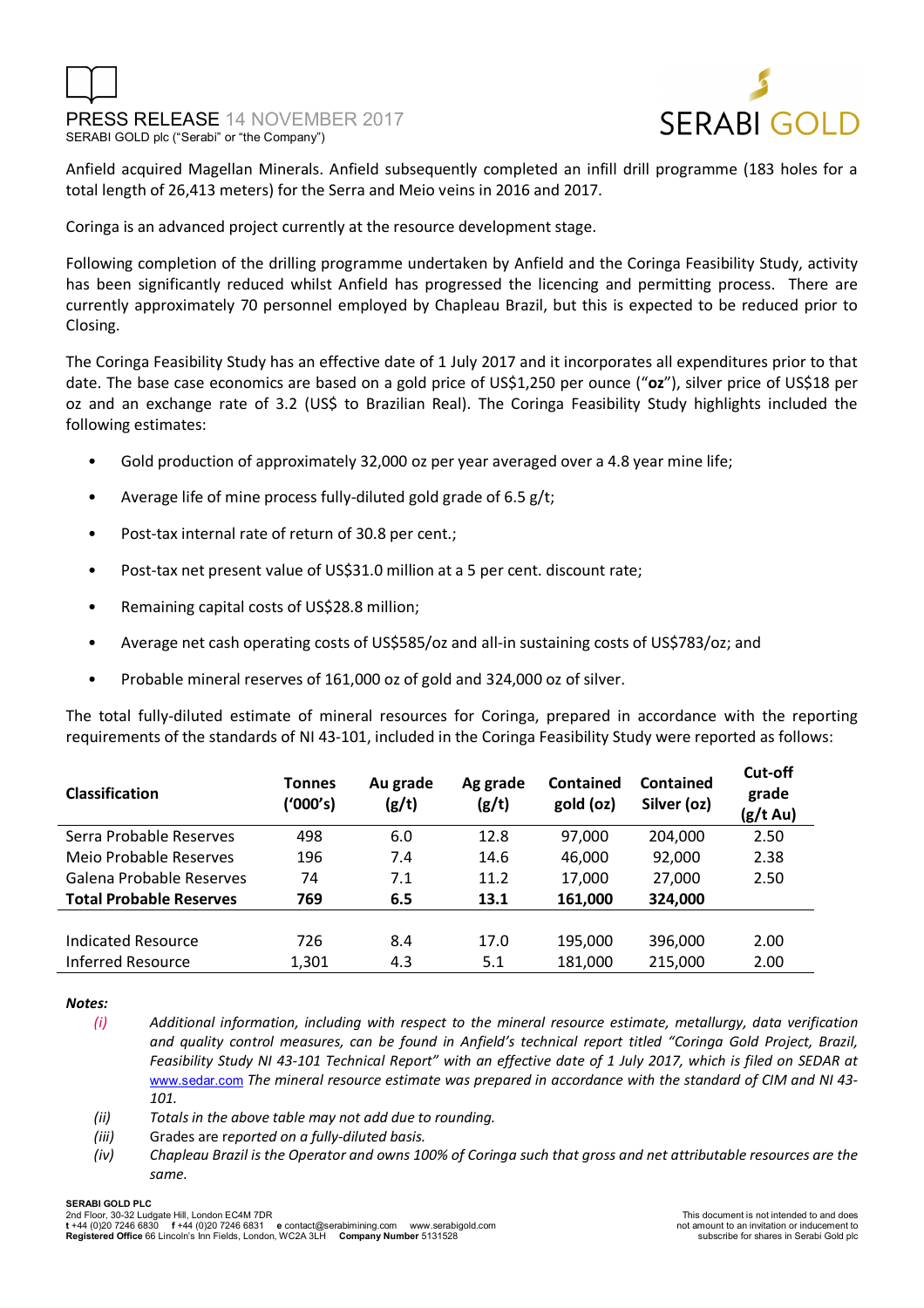# PRESS RELEASE 14 NOVEMBER 2017 SERABI GOLD plc ("Serabi" or "the Company")



#### *(v) Serabi has not independently verified the information.*

There are approximately 40,000 ounces of estimated inferred mineral resource, which are not included in the Feasibility Study's mine plan, that are adjacent to areas mined as part of the Feasibility Study. In addition, Chapleau Brazil controls a twenty kilometre area in the district with delineated gold soil anomalies, of which, the drill-defined mineral resource strike length is approximately two kilometres.

On 14 August 2017, Anfield announced that it had received key permits required to commence construction of the Coringa project, being (1) the license of operation for exploration and trial mining, (2) the vegetation suppression permit and (3) fauna capture permit, all issued by the Secretaria de Estado de Meio Ambiente e Sustentabilidade ("**SEMAS**"). The SEMAS permits contain a list of conditions for the conservation and protection of fauna and flora. In addition, Chapleau Brazil is required to comply with requirements related to: fuel storage; waste storage; transportation, storage and use of explosives; surface water drainage; archaeology; and worker health and safety programmes. The Company is also required to submit regular reports on operational, environmental, and social performance. These conditions and requirements will be met as part of normal course operations.

The next step in the permitting process will be for a formal trial mining licence to be issued by the Departamento Nacional de Produção Mineral ("**DNPM**"). The trial mining licence will authorise the Company to commence mine development and production from Coringa. The trial mining license will authorise mining and processing of up to 50,000 tonnes of ore per year at Coringa. Under applicable regulations, once the mine is operational, Chapleau Brazil may apply to the DNPM to increase the processing limit.

On 27 September 2017, Anfield announced that it understood the Brazilian Ministério Público Federal ("**MPF**") was bringing an action against SEMAS, the DNPM and Chapleau Brazil. The action seeks to nullify the operating license previously granted to Chapleau Brazil by SEMAS and states that SEMAS should not have granted the license without requiring Chapleau Brazil to prepare a full socio-economic analysis and Environmental Impact Study ("EIS") for Coringa. Anfield and its legal counsel believe that Chapleau Brazil has complied with all applicable regulations. At an initial hearing the court denied a request from the MPF to cancel the operating licence and requested submissions from SEMAS, DNPM and Chapleau Brazil. A further hearing has not yet been scheduled. Anfield and Chapleau Brazil have in the meantime continued to progress the completion of a full EIS, which is anticipated to be completed before the end of 2017 and prior to Closing.

Serabi and its legal advisers have considered the position adopted by the MPF, and believe that the completion of the EIS should significantly address the main concerns of the MPF and have concluded, based on the current available information, that there is a low risk of significant delay to the licencing and permitting process. Serabi will continue to monitor this position up until Closing.

Progress has also been made in several other areas relating to the development of Coringa. Applications for required camp and start-up water have been submitted and the tailings storage permit request is nearing completion. Discussions for long-term land access agreements are underway with the Instituto Nacional de Colonização e Reforma Agrária ("**INCRA**"), a government agency which claims ownership of the surface rights where the project is situated.

### **Serabi's plans for Coringa following Closing of the Acquisition**

Serabi intends to continue the work started by Anfield on the permitting and licencing process and will, to any extent necessary, complete the EIS and any supplementary work requested following its initial submission to the relevant Brazilian government departments for approval. Serabi will review the cost estimates contained in the Feasibility Study and optimise these, prepare its own development plan and evaluate alternative construction development and processing options that Serabi's management could enhance the economics of the project.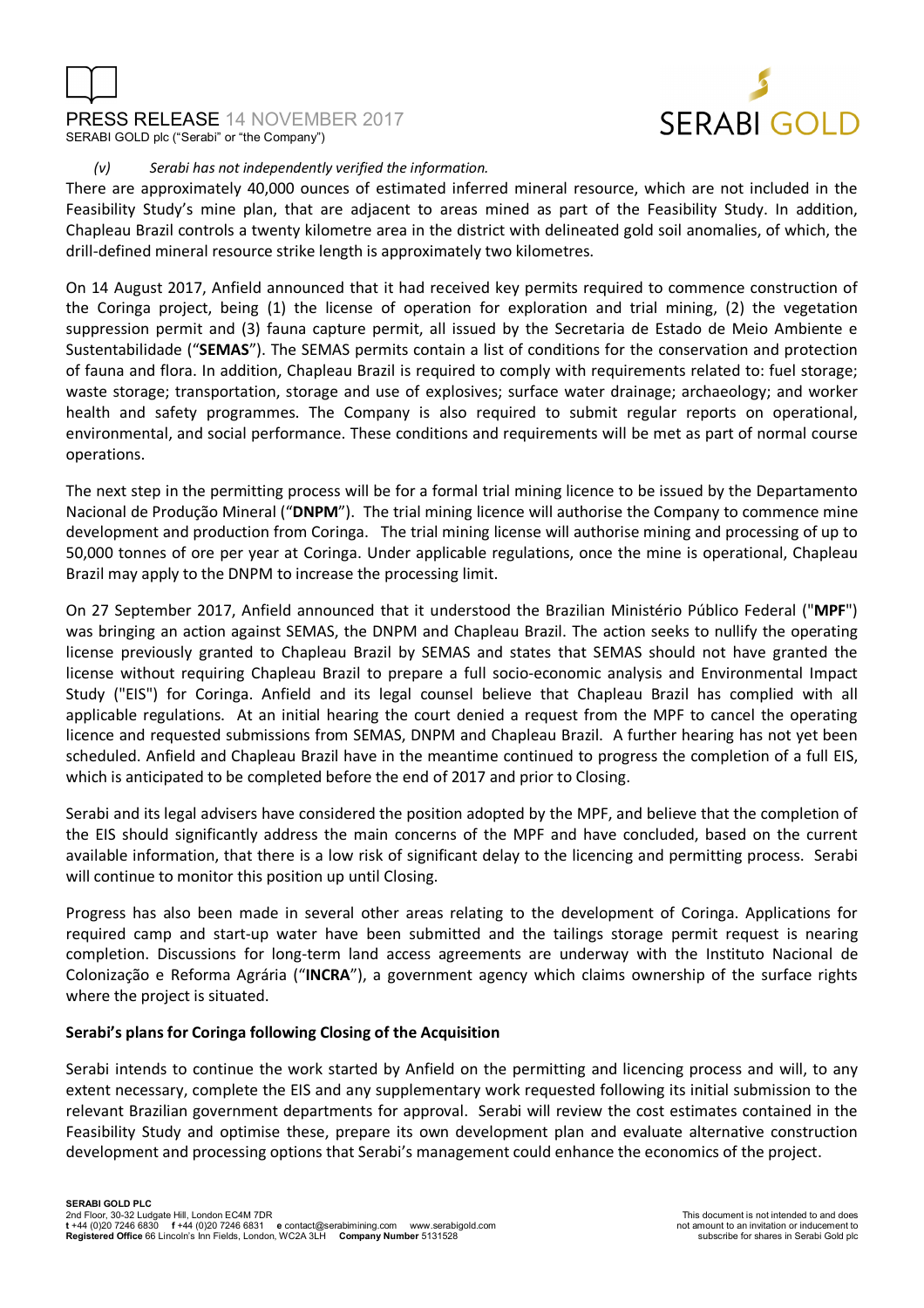



Following Closing, development and construction at Coringa will be placed on care and maintenance whilst the permitting process is completed.

#### **Additional disclosures pursuant to the AIM Rules**

Chapleau is not required to prepare audited financial statements. Based on information provided by Anfield and extracted from the unaudited consolidated financial statements of Anfield to 31 December 2016, Chapleau on a consolidated basis, reported a loss before taxation of C\$22.3 million for the 12 month period ended 31 December 2016 after (i) expensing exploration and evaluation expenditure of C\$7.9 million, (ii) recognising a foreign exchange loss of the capitalisation of intergroup loans into shares of Chapleau Brazil of C\$13.7 million, and (iii) other one-off costs estimated at C\$1.3 million. Chapleau had no revenues. As at 30 June 2017 total assets and shareholders' equity amounted to C\$19.6 million and C\$(20.3 million) respectively with shareholder loans totalling C\$38.6 million. The balance sheet carrying value of property, plant and equipment associated with the Coringa project as at 30 June 2017 amounted to C\$16.6 million which excludes past exploration costs as these have been expensed. As at 30 June 2017 Chapleau had net cash and cash equivalents of C\$2.5 million and except for intercompany loans (amounting to C\$38.6 million), which will be assigned to Serabi on Closing, had no borrowings.

#### **Enquiries**

**SERABI GOLD plc** 

**Michael Hodgson t** +44 (0)20 7246 6830<br>Chief Executive **m** +44 (0)7799 473621 m +44 (0)7799 473621

**Clive Line** t +44 (0)20 7246 6830<br>Finance Director **m** +44 (0)7710 151692 m +44 (0)7710 151692

**e** contact@serabigold.com

www.serabigold.com

#### **BEAUMONT CORNISH Limited**

**Nominated Adviser & Financial Adviser**  Roland Cornish **t** +44 (0)20 7628 3396 Michael Cornish **t** +44 (0)20 7628 3396

#### **PEEL HUNT LLP UK Broker**

Ross Allister **t** +44 (0)20 7418 8900 Chris Burrows **t** +44 (0)20 7418 8900

# **Blytheweigh**

**UK Financial PR** 

Tim Blythe **t** +44 (0)20 7138 3204 Camilla Horsfall **t** +44 (0)20 7138 32

Copies of this announcement are available from the Company's website at www.serabigold.com.

Neither the Toronto Stock Exchange, nor any other securities regulatory authority, has approved or disapproved of the contents of this announcement.

#### **This announcement is inside information for the purposes of Article 7 of Regulation 596/2014.**

#### **GLOSSARY OF TERMS**

The following is a glossary of technical terms:

"Au" means gold.

 "Assay" in economic geology, means to analyse the proportions of metal in a rock or overburden sample; to test an ore or mineral for composition, purity, weight or other properties of commercial interest.

"CIM" is the Canadian Institute of Mining, Metallurgy and Petroleum.

"Development" - excavations used to establish access to the mineralised rock and other workings.

"Doré – a semi-pure alloy of gold silver and other metals produced by the smelting process at a mine that will be subject to further refining.

"DNPM" is the Departamento Nacional de Produção Mineral.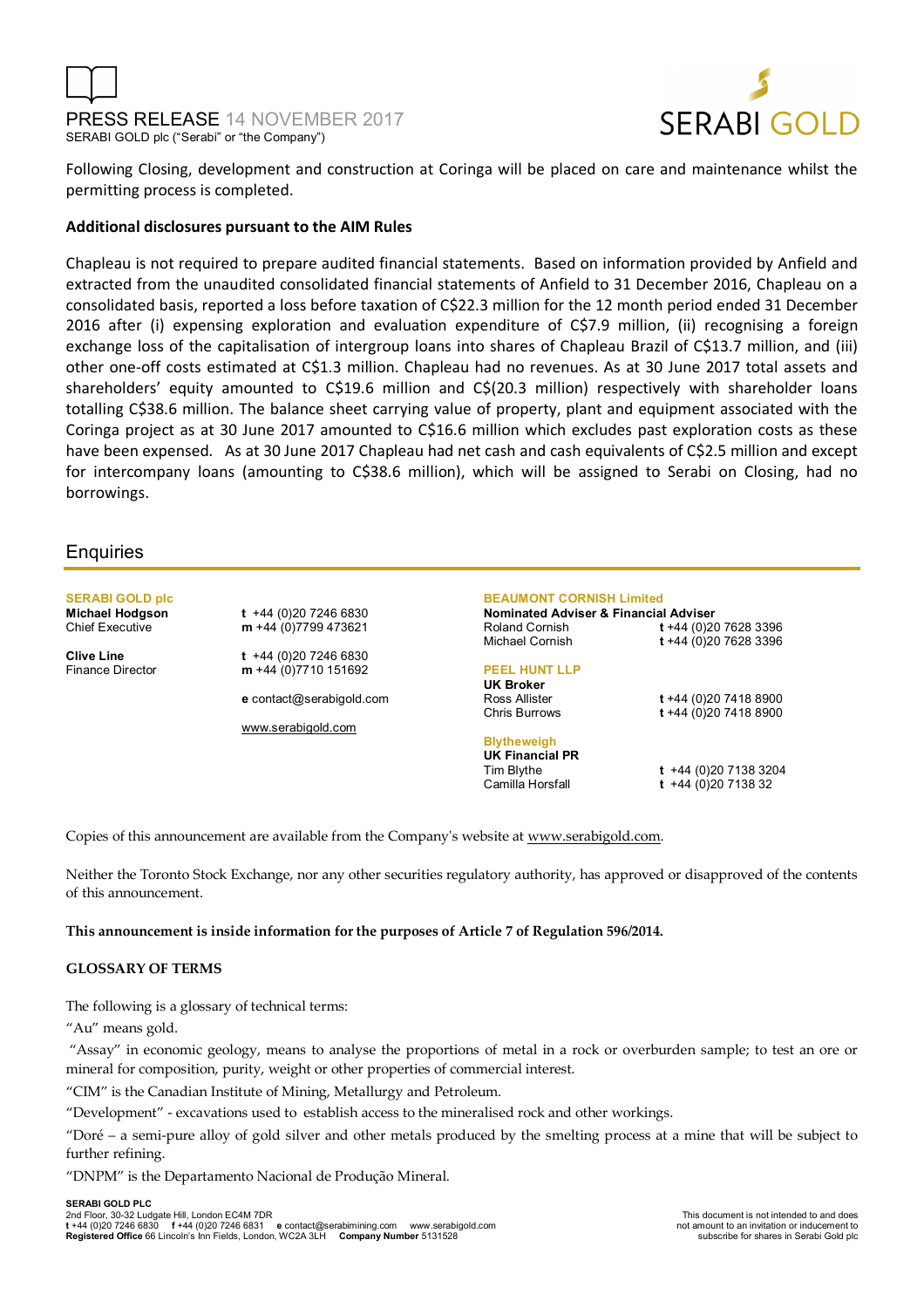## PRESS RELEASE 14 NOVEMBER 2017 SERABI GOLD plc ("Serabi" or "the Company")



"Grade" is the concentration of mineral within the host rock typically quoted as grams per tonne  $(g/t)$ , parts per million (ppm) or parts per billion (ppb).

"g/t" means grams per tonne.

"Granodiorite" is an igneous intrusive rock similar to granite.

"Igneous" is a rock that has solidified from molten material or magma.

"Indicated Mineral Resource" is that part of a Mineral Resource for which quantity, grade or quality, densities, shape and physical characteristics, can be estimated with a level of confidence sufficient to allow the appropriate application of technical and economic parameters, to support mine planning and evaluation of the economic viability of the deposit. The estimate is based on detailed and reliable exploration and testing information gathered through appropriate techniques from locations such as outcrops, trenches, pits, workings and drill holes that are spaced closely enough for geological and grade continuity to be reasonably assumed.

"Inferred Mineral Resource" is that part of a Mineral Resource for which quantity and grade or quality can be estimated on the basis of geological evidence and limited sampling and reasonably assumed, but not verified, geological and grade continuity. The estimate is based on limited information and sampling gathered through appropriate techniques from locations such as outcrops, trenches, pits, workings and drill holes.

"Intrusive" is a body of igneous rock that invades older rocks.

"Induced polarization" or "IP" is a geophysical imaging technique used to identify the electrical chargeability of subsurface materials, such as ore.

"Measured Mineral Resource" is that part of a Mineral Resource for which quantity, grade or quality, densities, shape, and physical characteristics are so well established that they can be estimated with confidence sufficient to allow the appropriate application of technical and economic parameters, to support production planning and evaluation of the economic viability of the deposit. The estimate is based on detailed and reliable exploration, sampling and testing information gathered through appropriate techniques from locations such as outcrops, trenches, pits, workings and drill holes that are spaced closely enough to confirm both geological and grade continuity.

"Mineral Resource" is a concentration or occurrence of diamonds, natural solid inorganic material, or natural solid fossilized organic material including base and precious metals, coal, and industrial minerals in or on the Earth's crust in such form and quantity and of such a grade or quality that it has reasonable prospects for economic extraction. The location, quantity, grade, geological characteristics and continuity of a Mineral Resource are known, estimated or interpreted from specific geological evidence and knowledge.

"Mineral Reserve" is the economically mineable part of a Measured or Indicated Mineral Resource demonstrated by at least a Preliminary Feasibility Study. This Study must include adequate information on mining, processing, metallurgical, economic and other relevant factors that demonstrate, at the time of reporting, that economic extraction can be justified. A Mineral Reserve includes diluting materials and allowances for losses that may occur when the material is mined.

"Probable Mineral Reserve" is the economically mineable part of an Indicated and, in some circumstances, a Measured Mineral Resource demonstrated by at least a Preliminary Feasibility Study. This Study must include adequate information on mining, processing, metallurgical, economic, and other relevant factors that demonstrate, at the time of reporting, that economic extraction can be justified.

"Saprolite" is a weathered or decomposed clay-rich rock.

"Vein" is a generic term to describe an occurrence of mineralised rock within an area of non-mineralised rock.

#### **Forward-looking statements**

Certain statements in this announcement are, or may be deemed to be, forward looking statements. Forward looking statements are identified by their use of terms and phrases such as ''believe'', ''could'', "should" ''envisage'', ''estimate'', ''intend'', ''may'', ''plan'', ''will'' or the negative of those, variations or comparable expressions, including references to assumptions. These forward looking statements are not based on historical facts but rather on the Directors' current expectations and assumptions regarding the Company's future<br>growth, results of operations, performance, future capital and other expenditures (including<br>the amount, nature and sources of funding t beliefs and assumptions and are based on information currently available to the Directors. A number of factors could cause actual results to differ materially from the results discussed in the forward looking statements including risks associated with vulnerability to general economic and business conditions, competition, environmental and other regulatory changes, actions by governmental authorities, the availability of capital markets, reliance on key personnel, uninsured and underinsured losses and other factors, many of which are beyond the control of the Company. Although any forward looking statements contained in this announcement are based upon what the Directors believe to be reasonable assumptions, the Company cannot assure investors that actual results will be consistent with such forward looking statements.

**Qualified Persons Statement** 

The scientific and technical information contained within this announcement has been reviewed and approved by Michael Hodgson, a Director of the Company. Mr Hodgson is an Economic Geologist by training with over 30 years' experience in the mining industry. He holds a BSc (Hons) Geology, University of London, a MSc Mining Geology, University of Leicester and is a Fellow of the Institute of Materials, Minerals and Mining and a<br>Chartered Engineer of the Engineering Council of UK, recognizing him as both a Qualified<br>Person for the purposes of Canadian National In Guidance Note on Mining and Oil & Gas Companies dated June 2009.